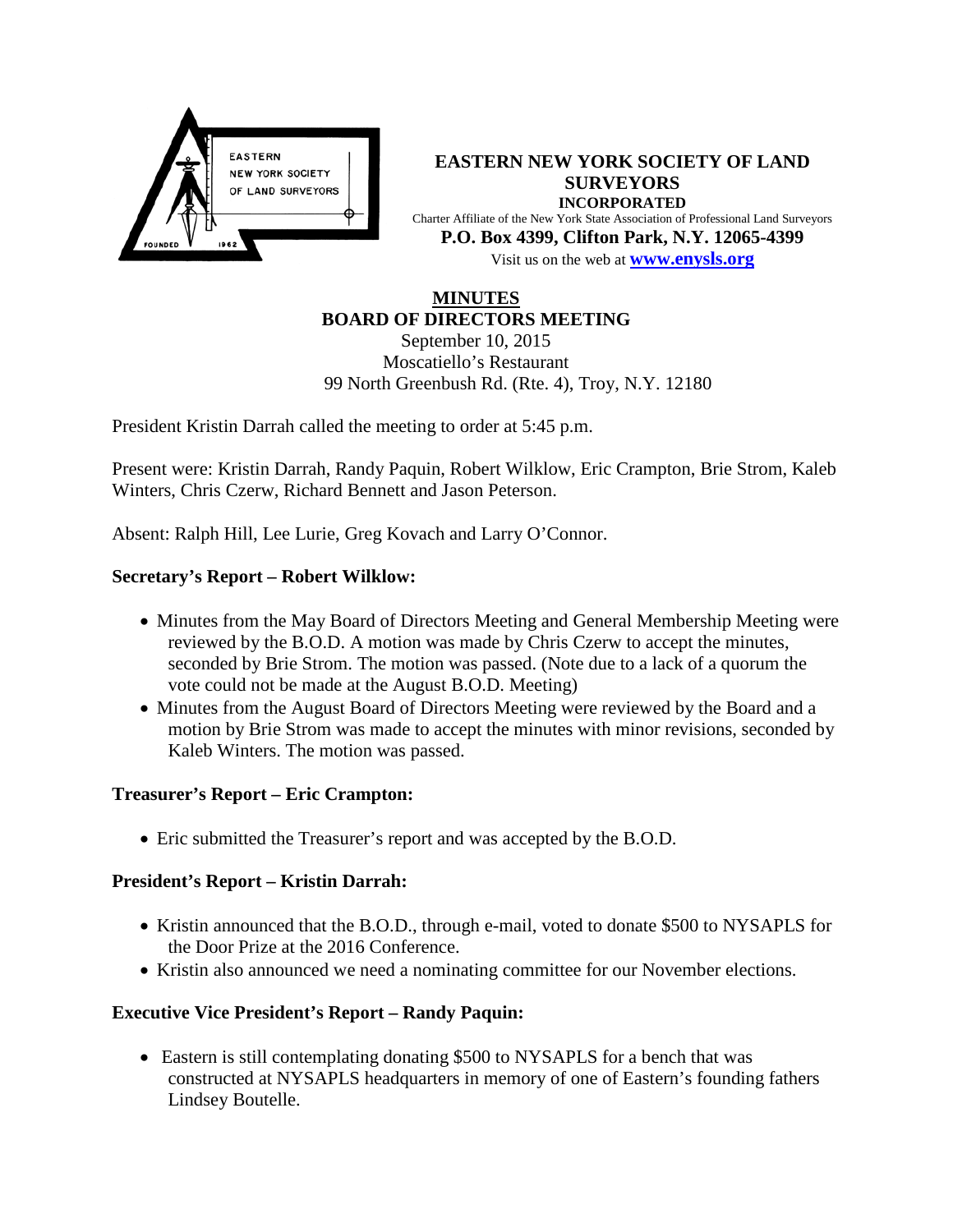**Vice President's Report – Kaleb Winters:** No report.

# **STANDING COMMITTEES:**

Constitution & By-laws: Larry O'Connor, Bill Schraa, Ralph Hill and Randy Paquin: No report.

Continuing Education: Jody Lounsbury, Chuck Lent and Larry O'Connor: No report.

Ethics: Jim Vianna, Jeff Ostertag and Kevin Rounds: No report.

Finance: Bill Darling and Chris Czerw: No report.

Legislative: Larry O'Connor: No report.

Program: Randy Paquin, Larry O'Connor:

• The November General Membership Meeting will be our Annual Elections tentatively scheduled for Shaker Ridge Country Club with a program to be determined.

Public Relations: Jody Lounsbury, Brie Strom: No report.

Scholastic Development: Kristin Darrah and Randy Paquin:

• Kristin announced that the scholarship applications will be going out soon.

Business Practice & Technical Information: Chris Czerw: No report.

Membership: Robert Wilklow and Steve Dickson: No report.

Website: Richard Bennett and Ralph Hill: No report.

### **TEMPORARY COMMITTEES:**

Old Business: None.

New Business: None.

Temporarily adjourn at 6:30p.m.